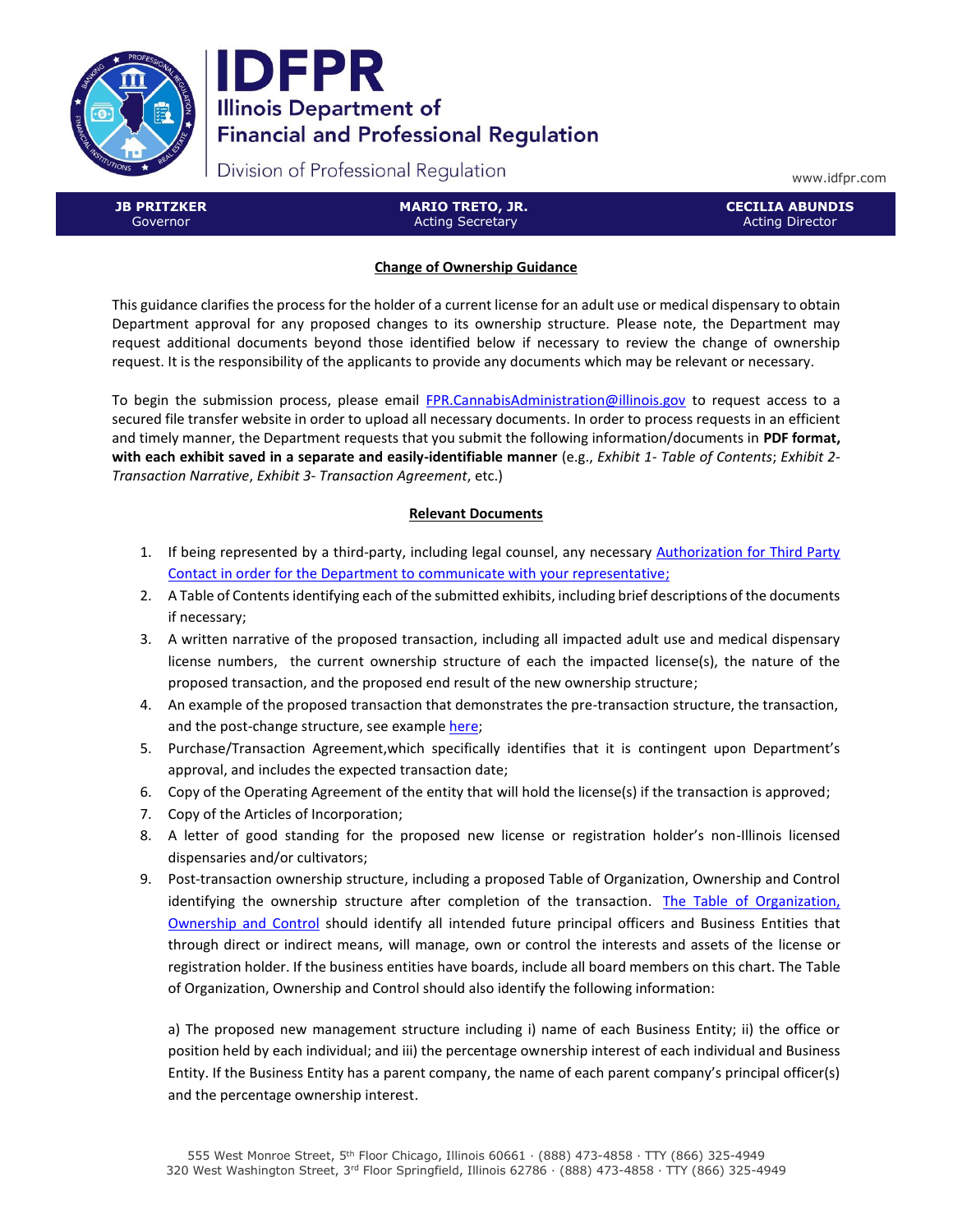b) All Business Entities identified in the table must identify each individual's title and ownership share, regardless of whether they meet the definition of a "Principal Officer."

c) If a Business Entity identified in the table is a publicly traded company, the following information shall be provided in the Table of Organization, Ownership and Control:

i) The name and percentage of ownership interest of each individual or Business Entity with ownership of more than 5 percent of the voting shares of the entity, to the extent such information is known or contained in 13D or 13G Securities and Exchange Commission filings.

ii) To the extent known, the names and percentage of interest of ownership of persons who are relatives of one another and who together exercise control over or own more than 10 percent of the voting shares of the entity.

- 10. Principal officer applications, including required addenda, for each proposed principal officer to be added to the licensed adult use or medical dispensary. The application for a[n adult use principal officer application](https://www.idfpr.com/Forms/AUC/F2379po.pdf)  [is available here,](https://www.idfpr.com/Forms/AUC/F2379po.pdf) and the application for a [medical principal officer application is available here.](https://www.idfpr.com/Forms/MC/F2266.pdf) Additionally, all proposed principal officers must submit the [fingerprint consent form.](https://www.idfpr.com/Forms/AUC/F2240.pdf) **Note: Fingerprints taken in connection with these forms must be taken within 30 days of submitting the application.**
- 11. Any other relevant financial disclosures, including any guarantor agreements;
- 12. Updated dispensary registration materials if any, i.e. amended policies and procedures and operational requirements identified i[n Section 15-65 and Section 15-70 of the CRTA;](https://www.ilga.gov/legislation/ilcs/ilcs4.asp?DocName=041007050HArt%2E+15&ActID=3992&ChapterID=35&SeqStart=3200000&SeqEnd=6900000)
- 13. Document indicating a dispensary name change, if any. This may be demonstrated by a dispensary name (DBA) registration from the Illinois Secretary of State;
- 14. Resignation letters from the current principal officers. Resignations can be effective as of the transaction date or end of transition date;
- 16. Federal Tax ID issuance letter from the IRS for any entities holding ownership of the licenses after the transfer; and
- 17. For each entity holding ownership of the licenses after the transfer, name, title address, email address and telephone number for the following:
	- a) Post-transaction dispensary's primary and alternate contacts.
	- b) Post-transaction dispensary's BioTrack THC contact.

Once the Department receives all of the required information, the Department will notify the license holder that the change of ownership request is under review. The Department may request additional documentation or clarification if necessary.

**\_\_\_\_\_\_\_\_\_\_\_\_\_\_\_\_\_\_\_\_\_\_\_\_\_\_\_\_\_\_\_\_\_\_\_\_\_\_\_\_\_\_\_\_\_\_\_\_\_\_\_\_\_\_\_\_\_\_\_\_\_\_\_\_\_**

### **\_\_\_\_\_\_\_\_\_\_\_\_\_\_\_\_\_\_\_\_\_\_\_\_\_\_ Relevant Guidance\_\_\_\_\_\_\_\_\_\_\_\_\_\_\_\_\_\_\_\_\_\_\_\_**

- 1. One of the guiding principals of the Cannabis Regulation and Tax Act (CRTA) is that cannabis business entities are prohibited from shielding their ownership structures from the Department. "A dispensing organization shall not shield its ownership or control from the Department." 410 ILCS 705/15-50(d). Because of the prohibition against shielding ownership structures, the Department may request licensees and applicants provide documents beyond those identified above in order to complete its review.
- 2. The CRTA defines principal officer as:

*"Principal officer" includes a cannabis business establishment applicant or licensed cannabis business establishment's board member, owner with more than 1% interest of the total cannabis business establishment or more than 5% interest of the total cannabis business establishment of a publicly traded company, president, vice president, secretary, treasurer, partner, officer, member, manager member, or*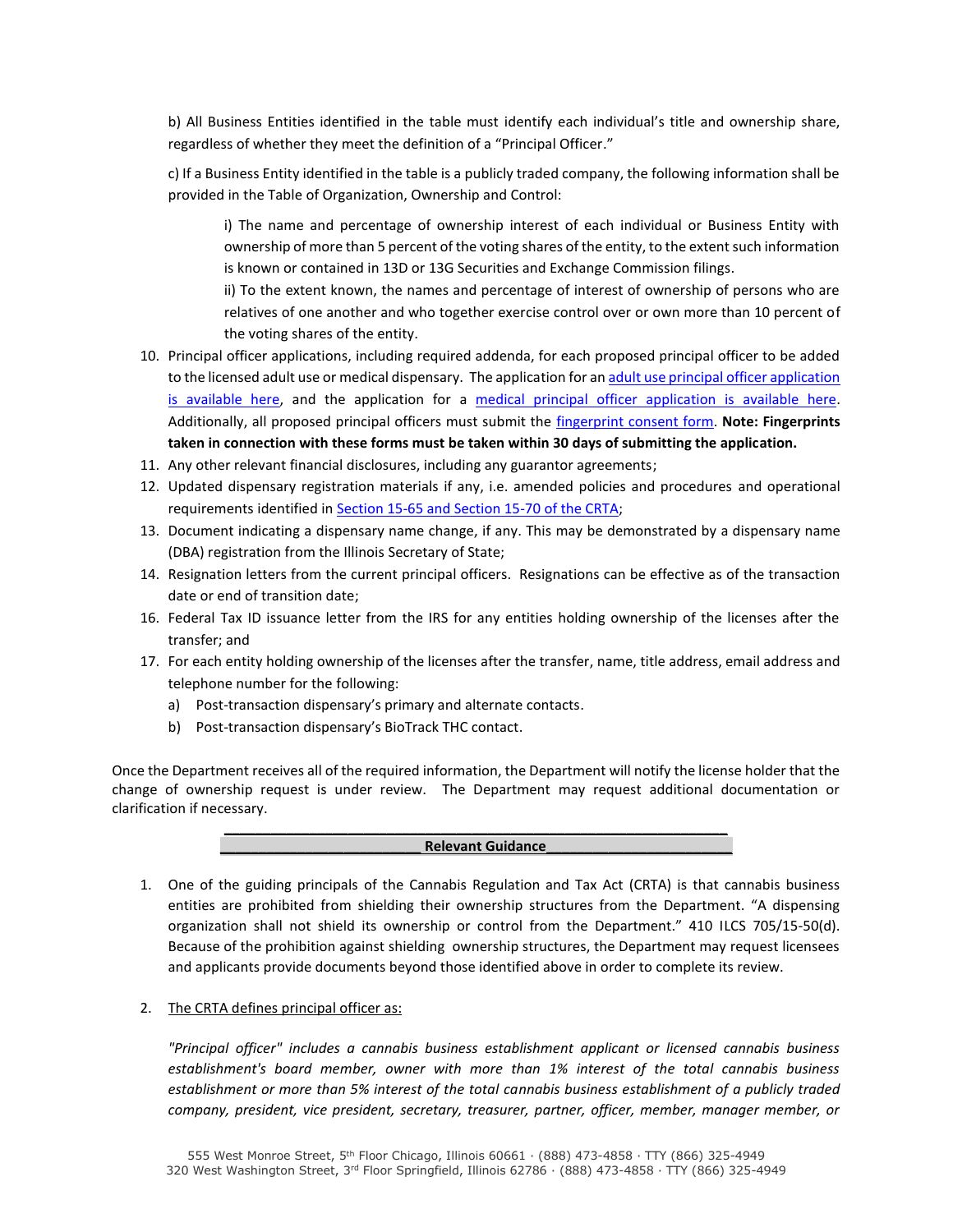*person with a profit sharing, financial interest, or revenue sharing arrangement. The definition includes a person with authority to control the cannabis business establishment, a person who assumes responsibility for the debts of the cannabis business establishment and who is further defined in this Act.*

### 3. The Department has stated that the following must register as principal officers:

*"Each proposed principal officer must submit an Application for Proposed Principal Officer of an Adult Use Dispensing Organization form and be fingerprinted. A principal officer is defined as: (1) a cannabis business establishment applicant or licensed cannabis business establishment's board member; (2) an owner with more than 1% interest of the total cannabis business establishment or more than 5% interest of the total cannabis business establishment of a publicly traded company; (3) a president, vice president, secretary, treasurer, partner, officer, member, and manager member; (4) a person with a profit sharing, financial interest, or revenue sharing arrangement; (5) a person with authority to control the cannabis business establishment; or (6) a person who assumes responsibility for the debts of the cannabis business establishment. 410 ILCS 710/1-10. However, all parties with any ownership, control, or financial interest in the applicant must be disclosed in Exhibit C, unless such financial interest is via ownership of stock in a publicly traded company that does not exceed 5% of the total shares of stock."*

See Department's FAQs issued November 1, 2019, available [here.](https://www.idfpr.com/Forms/AUC/Conditional%20Adult%20Use%20Dispensing%20Organization%20License%20Application%20QA%20Round%201.pdf)

*4.* The Department has issued guidance on the definition of financial interest:

"*Financial interest" means any actual or future right to ownership, investment or compensation arrangement, either directly or indirectly, through business, investment, spouse, parent or child, in the dispensing organization. Financial interest does not include ownership of investment securities in a publiclyheld corporation that is traded on a national securities exchange or over-the-counter market in the United States, provided the investment securities held by the person and the person's spouse, parent or child, in the aggregate, do not exceed five percent ownership in the publicly traded entity.*

See Department's FAQs issued November 1, 2019, available [here.](https://www.idfpr.com/Forms/AUC/Conditional%20Adult%20Use%20Dispensing%20Organization%20License%20Application%20QA%20Round%201.pdf)

5. The CRTA provides the following parameters for changes to a dispensing organization:

Sec. 15-60. Changes to a dispensing organization.

 *(a) A license shall be issued to the specific dispensing organization identified on the application and for*  the specific location proposed. The license is valid only as designated on the license and for the location for *which it is issued.*

 *(b) A dispensing organization may only add principal officers after being approved by the Department.*

 *(c) A dispensing organization shall provide written notice of the removal of a principal officer within 5 business days after removal. The notice shall include the written agreement of the principal officer being removed, unless otherwise approved by the Department, and allocation of ownership shares after removal in an updated ownership chart.*

 *(d) A dispensing organization shall provide a written request to the Department for the addition of principal officers. A dispensing organization shall submit proposed principal officer applications on forms approved by the Department.*

 *(e) All proposed new principal officers shall be subject to the requirements of this Act, this Article, and any rules that may be adopted pursuant to this Act.*

 *(f) The Department may prohibit the addition of a principal officer to a dispensing organization for failure to comply with this Act, this Article, and any rules that may be adopted pursuant to this Act.*

 *(g) A dispensing organization may not assign a license.*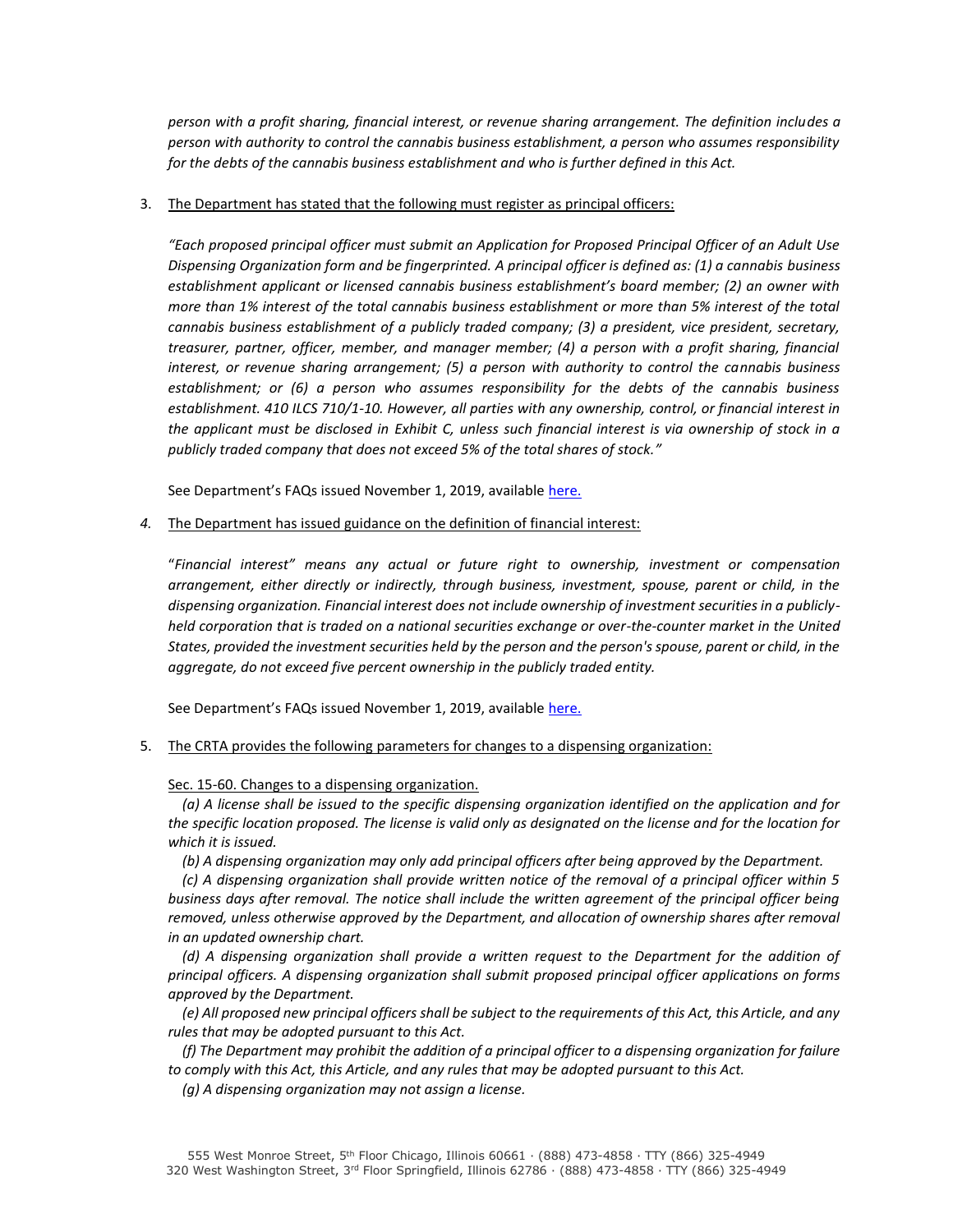*(h) A dispensing organization may not transfer a license without prior Department approval. Such approval may be withheld if the person to whom the license is being transferred does not commit to the same or a similar community engagement plan provided as part of the dispensing organization's application under paragraph (18) of subsection (d) of Section 15-25, and such transferee's license shall be conditional upon that commitment.*

 *(i) With the addition or removal of principal officers, the Department will review the ownership structure*  to determine whether the change in ownership has had the effect of a transfer of the license. The dispensing *organization shall supply all ownership documents requested by the Department.*

 *(j) A dispensing organization may apply to the Department to approve a sale of the dispensing organization. A request to sell the dispensing organization must be on application forms provided by the Department. A request for an approval to sell a dispensing organization must comply with the following:*

 *(1) New application materials shall comply with this Act and any rules that may be adopted pursuant to this Act;*

 *(2) Application materials shall include a change of ownership fee of \$5,000 to be deposited into the Cannabis Regulation Fund;*

 *(3) The application materials shall provide proof that the transfer of ownership will not have the effect of granting any of the owners or principal officers direct or indirect ownership or control of more than 10 adult use dispensing organization licenses;*

 *(4) New principal officers shall each complete the proposed new principal officer application;*

 *(5) If the Department approves the application materials and proposed new principal officer applications, it will perform an inspection before approving the sale and issuing the dispensing organization license;*

 *(6) If a new license is approved, the Department will issue a new license number and certificate to the new dispensing organization.*

 *(k) The dispensing organization shall provide the Department with the personal information for all new dispensing organizations agents as required in this Article and all new dispensing organization agents shall be subject to the requirements of this Article. A dispensing organization agent must obtain an agent identification card from the Department before beginning work at a dispensary.*

 *(l) Before remodeling, expansion, reduction, or other physical, noncosmetic alteration of a dispensary, the dispensing organization must notify the Department and confirm the alterations are in compliance with this Act and any rules that may be adopted pursuant to this Act.*

*(Source: P.A. 101-27, eff. 6-25-19.)*

#### **\_\_\_\_\_\_\_\_\_\_\_\_\_\_\_\_\_\_\_\_\_\_\_\_\_\_\_\_\_\_\_\_\_\_\_\_\_\_\_\_\_\_\_\_\_\_\_\_\_\_\_\_\_\_\_\_\_\_\_** FAQ (Updated December, 2021)

#### **Q: What is a change of ownership?**

A: The Department will determine whether a transaction is a change of ownership requiring the Department's approval depending on the specific circumstances of the transaction. Licensees seeking an organizational restructuring should contact the Department about whether prior approval is required.

#### **Q: How long will the Department's review of the materials take?**

A: The timeline of review varies based on the complexity of the transaction and how many other transactions are being reviewed ahead of your request.

### **Q: What are the fees involved for changes of ownership/transfers of licenses?**

A: Pursuant to Section 15-60(j)(2), the fee for a change of ownership of an adult use license is \$5,000, to be deposited into the Cannabis Regulation Fund. There is no fee for the change or transfer of a medical registration. Each time an adult use license changes or transfers its ownership, the Department requires a fee of \$5,000. For example, if Holding Company A acquires Company B's adult use license and associated medical registration, and then Company A, Inc. acquires the adult use license and associated medical registration, the total fee required is \$10,000 (\$5,000 for Holding Company A's acquisition of the adult use license, \$0 for the associated medical registration, \$5,000 for Company A, Inc.'s acquisition of the adult use liecnse, and \$0 for the associated medical registration). The Department will notify the parties involved of the fees required when it is ready to approve the transaction.